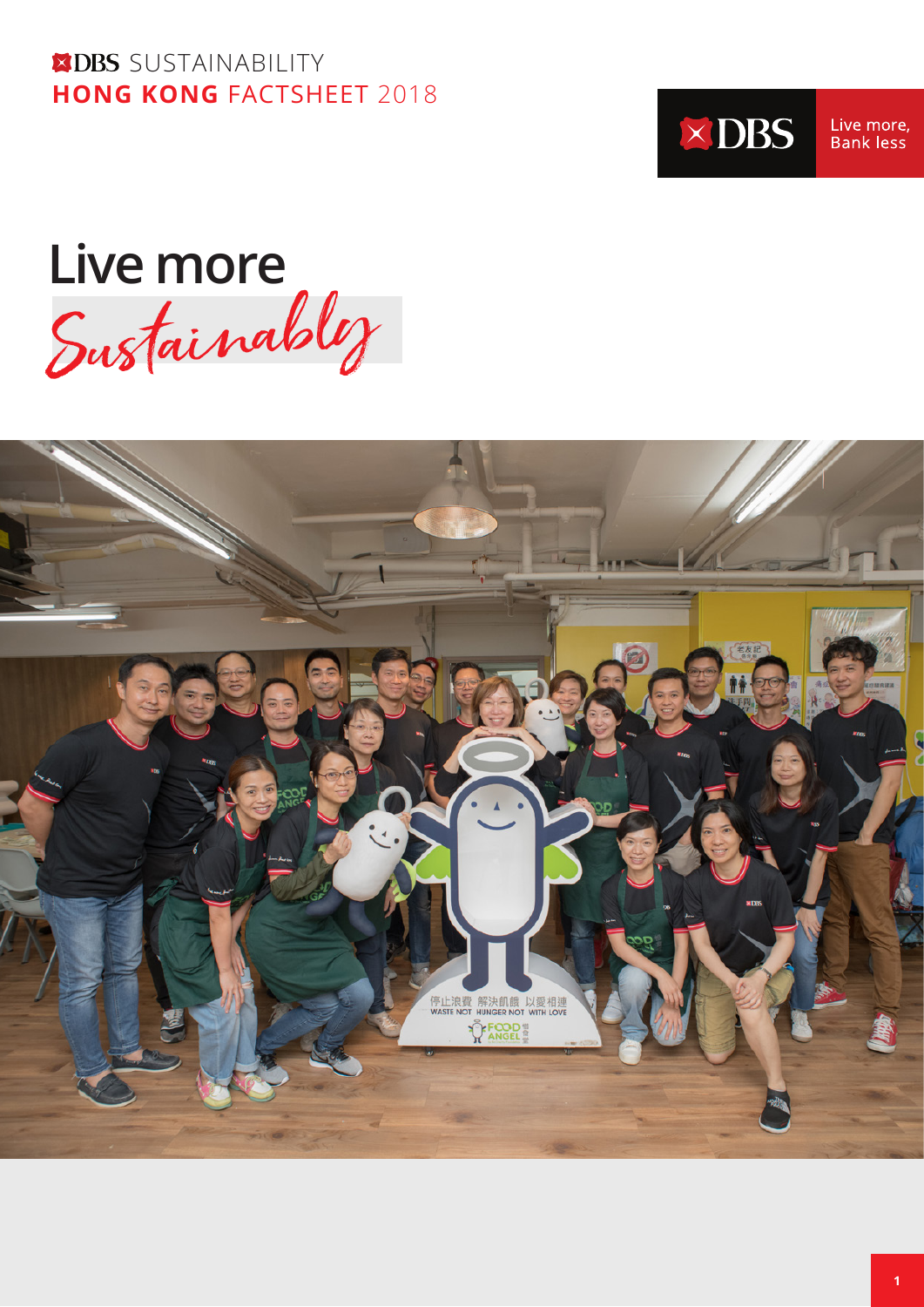# **DBS** Hong Kong

#### **DBS Sustainability Overview**

Our approach to sustainability is based on three pillars– (i) Responsible banking, (ii) Responsible business practices and (iii) Creating social impact.

#### **Responsible banking**

We deliver products and services that promote sustainable development, and conduct our business in a fair and responsible manner. This includes advancing responsible financing and financial inclusion, and ensuring that we take a proactive stance to protect our customers' information.

#### **Responsible business practices**

We do the right thing by our most important resource – our people – and take into account environmental and societal considerations in our day-to-day business operations. We provide an inclusive work environment where every employee can develop professionally and personally. We are conscious of our need to manage our direct environmental footprint and seek to influence our supply chain towards sustainable practices. We also pay our fair share of taxes and make economic contributions to the communities in which we operate.

#### **Creating social impact**

We seek to be a Force for Good by supporting social enterprises – businesses with double bottom line – and giving back to the communities in which we operate. Through our "People of Purpose" volunteerism movement, we also help to drive impact in the areas of ageing, education and the environment.

For more information on DBS Group sustainability efforts, please click **[here.](https://www.dbs.com/sustainability/default.page)**

#### **Progress on Sustainable Development Goals (SDGs)**

As a member of the United Nations Global Compact, we are committed to driving progress towards achieving SDGs. We believe that we have a role to play in promoting sustainable development. We have chosen to focus on the following six SDGs which we believe we can make meaningful contributions to, and after taking into account the markets we operate in.



*At DBS, sustainability is at the core of our purposedriven DNA. This involves providing responsible banking, adhering to responsible business practices, and creating social impact. We give back to the community, do our part for the environment and combat climate change. To help support the sustainability agenda, we seek to contribute to a better tomorrow in the communities we serve, including all our stakeholders, from employees to customers, business partners and more.*

#### Dennis Eng,

Group Strategic Marketing & Communications, Sustainability Council, DBS Bank (Hong Kong)

**For further enquiries, please contact: Dennis Eng Email: cheyeungdennis@dbs.com Tel: +852 36686116**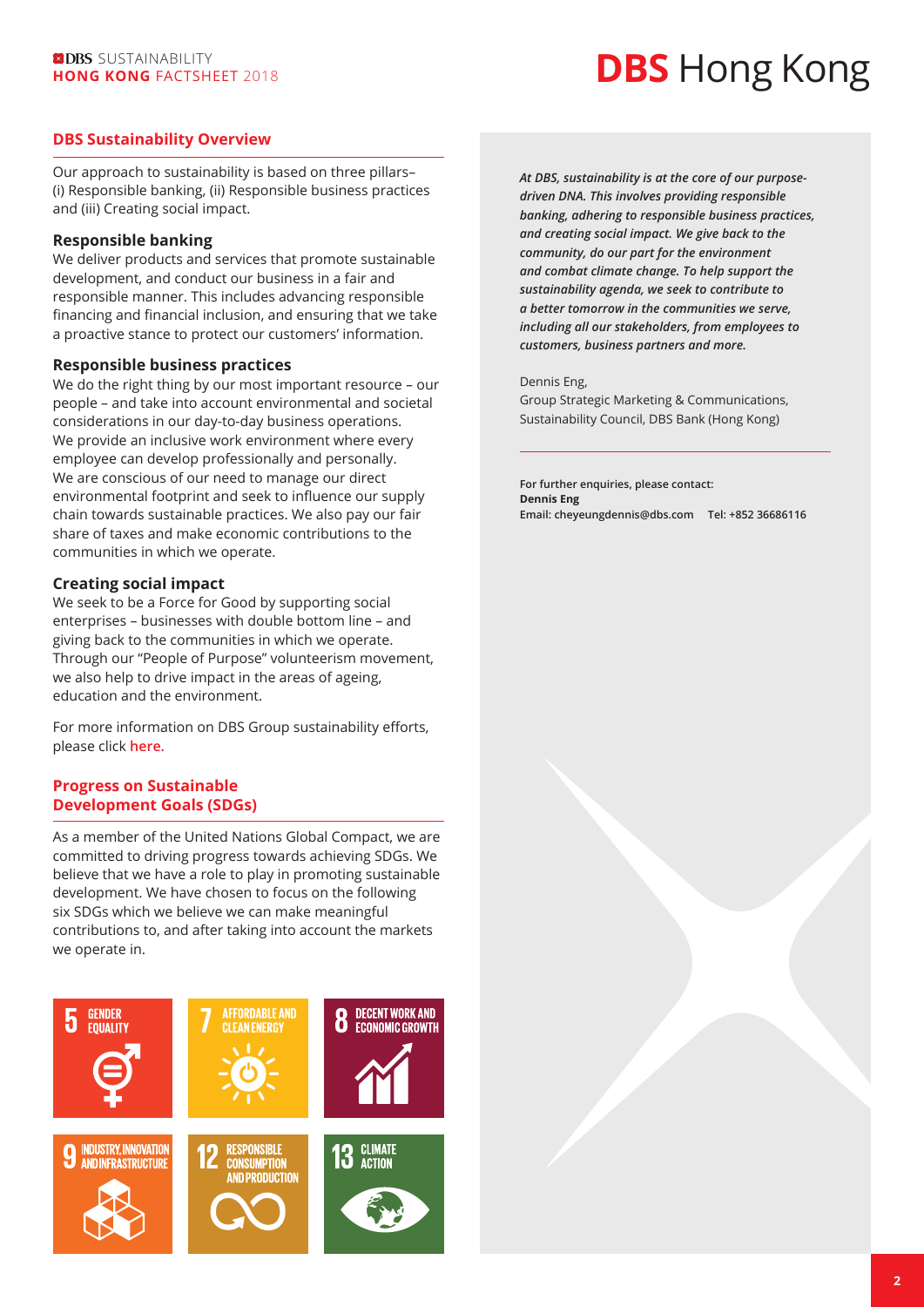### **Pillar 1 :**  Responsible banking

#### **Sustainable financing**

As a Joint Global Coordinator, DBS successfully priced a five-year USD 310 million 4.75% senior guaranteed unrated green notes offering for New World China Land Limited, to be issued via drawdown under the US\$2 billion Medium Term Note Programme, and guaranteed by the listed parent, New World Development Company Limited. The proceeds will be used to finance two eligible green projects in the Greater Bay Area. The transaction marked the company's first ever green bond issued under New World Group's Green Finance Framework.

#### **Social enterprise package**

We are committed to helping social enterprises to maximise social impact and improve commercial viability. We launched the Social Enterprise Banking Package, which provides privileges such as corporate account set-up fee waiver, a monthly service fee waiver, and a corporate account annual administration fee waiver.

### **Pillar 2 :**  Responsible business practices

#### **Sustainable sourcing**

Sustainable sourcing helps to reduce waste, contributes to decent work and enables economic growth. In 2018, we have achieved the following:

- 100% of high-risk requests for proposal (RFPs) include sustainability selection criteria
- 100% of new vendors signed up for our Sustainability Sourcing Principles (SSP), which outlines the expectations we have of our suppliers in four key areas – human rights, health and safety, environmental sustainability, as well as business integrity and ethics.
- 30 green products added to our procurement system Coupa catalog

#### **Sustainable operations**

We minimise our environmental footprint by reducing our consumption and improving our overall efficiency. In 2018, we have implemented the following initiatives:

- BYO mug coffee machines at The Center, One Island East and DigiHub offices to reduce wastage
- Centralised bins and direct feed water dispensers at The Center and DigiHub offices
- Centralised printers, LED lighting, air conditioner and lighting timers, and power analyser at the DigiHub office to improve energy efficiency
- Centrally located meeting rooms at the DigiHub office to enhance access to natural light

# **EXDBS** SUSTAINABILITY **DBS** Hong Kong FACTSHEET 2018

| <b>Key statistics</b>                                    | 2018        | 2017          |
|----------------------------------------------------------|-------------|---------------|
| Electricity consumption (MWh)                            | 10,833      | 11.470        |
| Scope 2 emissions from electricity<br>consumption (tCO2) | 7,204       | 9.022         |
| Water consumption (m3)                                   | 2,338       | 2,170         |
| Waste recycled (tonnes)                                  | 151         | 179           |
| Headcount (Male: Female)                                 | 2,244:2,383 | 2,146 : 2,391 |
| Voluntary attrition rate (%)                             | 19%         | 17%           |

### **Pillar 3 :**  Creating social impact

We seek to be a Force for Good by supporting social enterprises – business with double bottom line – and giving back to the communities in which we operate. In 2018, we have supported the following initiatives:

- Live Kind Partnered HK-based online news portal HK01 for an award-winning video campaign about nine social enterprises mentored by DBS HK
- Earth Hour Supported the annual worldwide WWF movement by switching off branches' signages and others
- DBS BusinessClass Apparel Disrupt event Promoted and supported a more sustainable fashion future to more than 300 participants
- Redress Clothing Drive Supported NGO to collect 211kg of clothing, shoes and accessories from employees for donation to 19 local charities
- Live greener eDMs Four weekly staff eDMs highlighting sustainability tips on clothing care, energy conservation, food waste, and ways to have a green Christmas
- Recycle more, Waste less Partnered media platform metro Pop to promote sustainability initiatives
- DBS Sparks Sustainability themed video Live Greener - with comedian Vivek Mahbubani attracted more than 380,000 video views
- Staff volunteerism Estimated 13,000 volunteer hours contributed by more than 1,200 employees in 2018